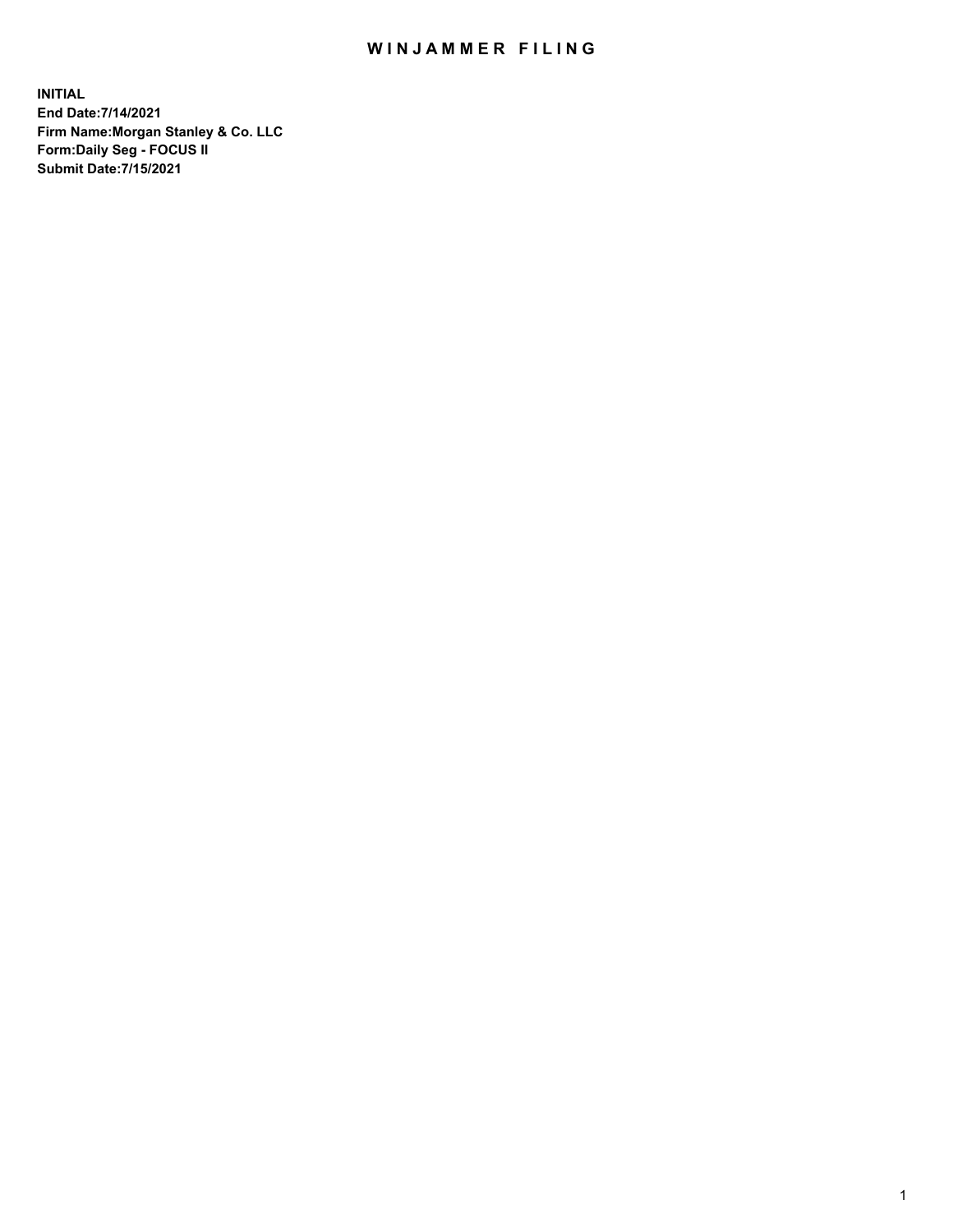**INITIAL End Date:7/14/2021 Firm Name:Morgan Stanley & Co. LLC Form:Daily Seg - FOCUS II Submit Date:7/15/2021 Daily Segregation - Cover Page**

| Name of Company                                                                                                                                                                                                                                                                                                                | <b>Morgan Stanley &amp; Co. LLC</b>                         |
|--------------------------------------------------------------------------------------------------------------------------------------------------------------------------------------------------------------------------------------------------------------------------------------------------------------------------------|-------------------------------------------------------------|
| <b>Contact Name</b>                                                                                                                                                                                                                                                                                                            | <b>Ikram Shah</b>                                           |
| <b>Contact Phone Number</b>                                                                                                                                                                                                                                                                                                    | 212-276-0963                                                |
| <b>Contact Email Address</b>                                                                                                                                                                                                                                                                                                   | Ikram.shah@morganstanley.com                                |
| FCM's Customer Segregated Funds Residual Interest Target (choose one):<br>a. Minimum dollar amount: ; or<br>b. Minimum percentage of customer segregated funds required:%; or<br>c. Dollar amount range between: and; or<br>d. Percentage range of customer segregated funds required between:% and%.                          | 235,000,000<br><u>0</u><br>0 <sub>0</sub><br>0 <sub>0</sub> |
| FCM's Customer Secured Amount Funds Residual Interest Target (choose one):<br>a. Minimum dollar amount: ; or<br>b. Minimum percentage of customer secured funds required:% ; or<br>c. Dollar amount range between: and; or<br>d. Percentage range of customer secured funds required between:% and%.                           | 140,000,000<br><u>0</u><br>0 <sub>0</sub><br>0 <sub>0</sub> |
| FCM's Cleared Swaps Customer Collateral Residual Interest Target (choose one):<br>a. Minimum dollar amount: ; or<br>b. Minimum percentage of cleared swaps customer collateral required:% ; or<br>c. Dollar amount range between: and; or<br>d. Percentage range of cleared swaps customer collateral required between:% and%. | 92,000,000<br><u>0</u><br><u>00</u><br>0 <sub>0</sub>       |

Attach supporting documents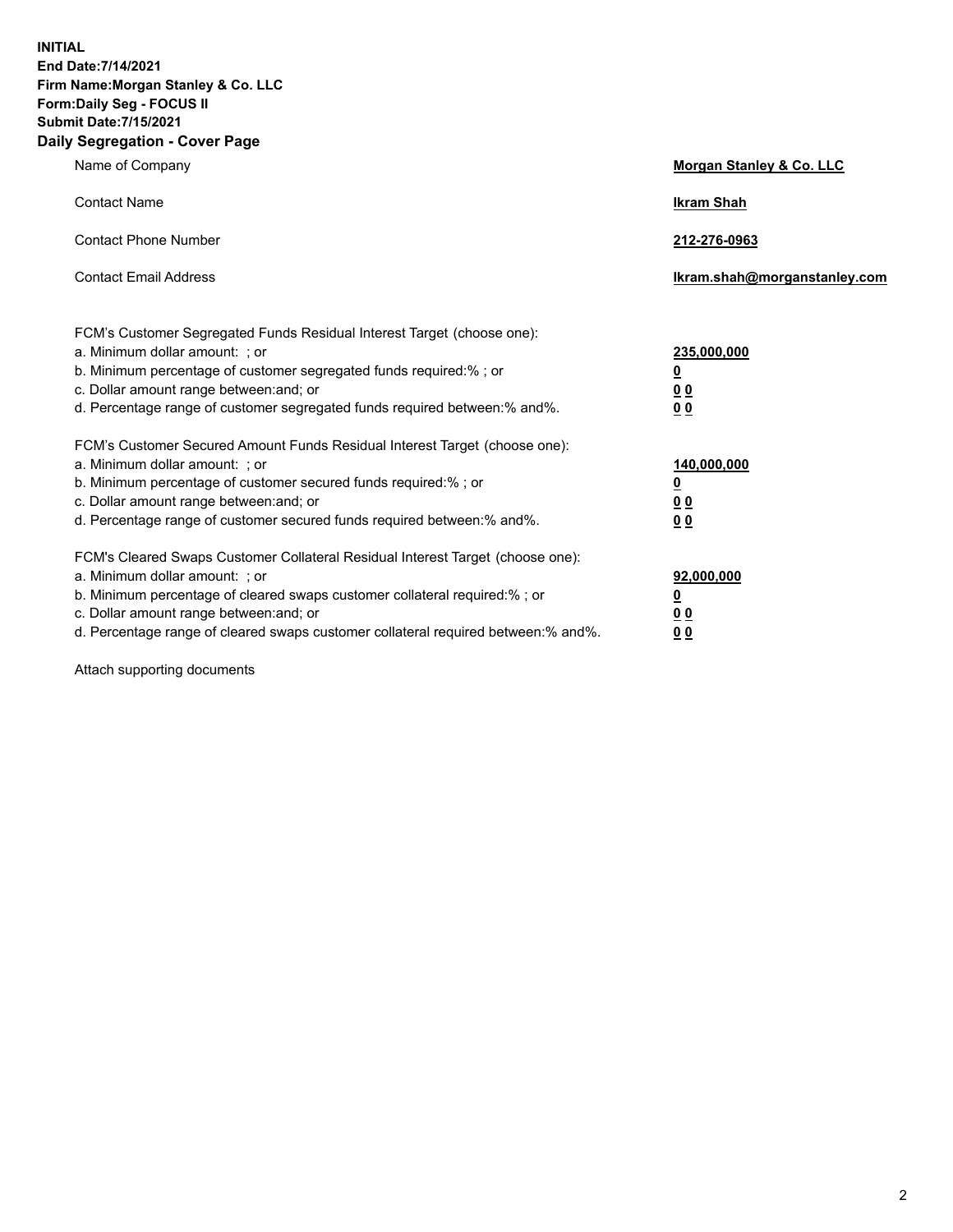## **INITIAL End Date:7/14/2021 Firm Name:Morgan Stanley & Co. LLC Form:Daily Seg - FOCUS II Submit Date:7/15/2021**

**Daily Segregation - Secured Amounts** Foreign Futures and Foreign Options Secured Amounts Amount required to be set aside pursuant to law, rule or regulation of a foreign government or a rule of a self-regulatory organization authorized thereunder 1. Net ledger balance - Foreign Futures and Foreign Option Trading - All Customers A. Cash **4,524,375,892** [7315] B. Securities (at market) **2,207,653,872** [7317] 2. Net unrealized profit (loss) in open futures contracts traded on a foreign board of trade **954,998,597** [7325] 3. Exchange traded options a. Market value of open option contracts purchased on a foreign board of trade **26,907,285** [7335] b. Market value of open contracts granted (sold) on a foreign board of trade **-18,666,324** [7337] 4. Net equity (deficit) (add lines 1. 2. and 3.) **7,695,269,322** [7345] 5. Account liquidating to a deficit and account with a debit balances - gross amount **26,269,533** [7351] Less: amount offset by customer owned securities **-24,761,141** [7352] **1,508,392** 6. Amount required to be set aside as the secured amount - Net Liquidating Equity Method (add lines 4 and 5) 7. Greater of amount required to be set aside pursuant to foreign jurisdiction (above) or line 6. FUNDS DEPOSITED IN SEPARATE REGULATION 30.7 ACCOUNTS 1. Cash in banks A. Banks located in the United States **421,706,493** [7500] B. Other banks qualified under Regulation 30.7 **362,813,280** [7520] **784,519,773** 2. Securities A. In safekeeping with banks located in the United States **655,599,898** [7540] B. In safekeeping with other banks qualified under Regulation 30.7 **43,331,757** [7560] **698,931,655** 3. Equities with registered futures commission merchants A. Cash **14,807,867** [7580] B. Securities **0** [7590] C. Unrealized gain (loss) on open futures contracts **1,080,279** [7600] D. Value of long option contracts **0** [7610] E. Value of short option contracts **0** [7615] **15,888,146** [7620] 4. Amounts held by clearing organizations of foreign boards of trade A. Cash **0** [7640] B. Securities **0** [7650] C. Amount due to (from) clearing organization - daily variation **0** [7660] D. Value of long option contracts **0** [7670] E. Value of short option contracts **0** [7675] **0** [7680] 5. Amounts held by members of foreign boards of trade A. Cash **3,942,460,604** [7700] B. Securities **1,508,722,217** [7710] C. Unrealized gain (loss) on open futures contracts **953,918,318** [7720]

- 
- 
- 6. Amounts with other depositories designated by a foreign board of trade **0** [7760]
- 7. Segregated funds on hand **0** [7765]
- 8. Total funds in separate section 30.7 accounts **7,912,681,674** [7770]
- 9. Excess (deficiency) Set Aside for Secured Amount (subtract line 7 Secured Statement Page 1 from Line 8)
- 10. Management Target Amount for Excess funds in separate section 30.7 accounts **140,000,000** [7780]
- 11. Excess (deficiency) funds in separate 30.7 accounts over (under) Management Target **75,903,960** [7785]

**0** [7305]

[7354] **7,696,777,714** [7355]

**7,696,777,714** [7360]

[7530]

[7570]

 D. Value of long option contracts **26,907,285** [7730] E. Value of short option contracts **-18,666,324** [7735] **6,413,342,100** [7740] **215,903,960** [7380]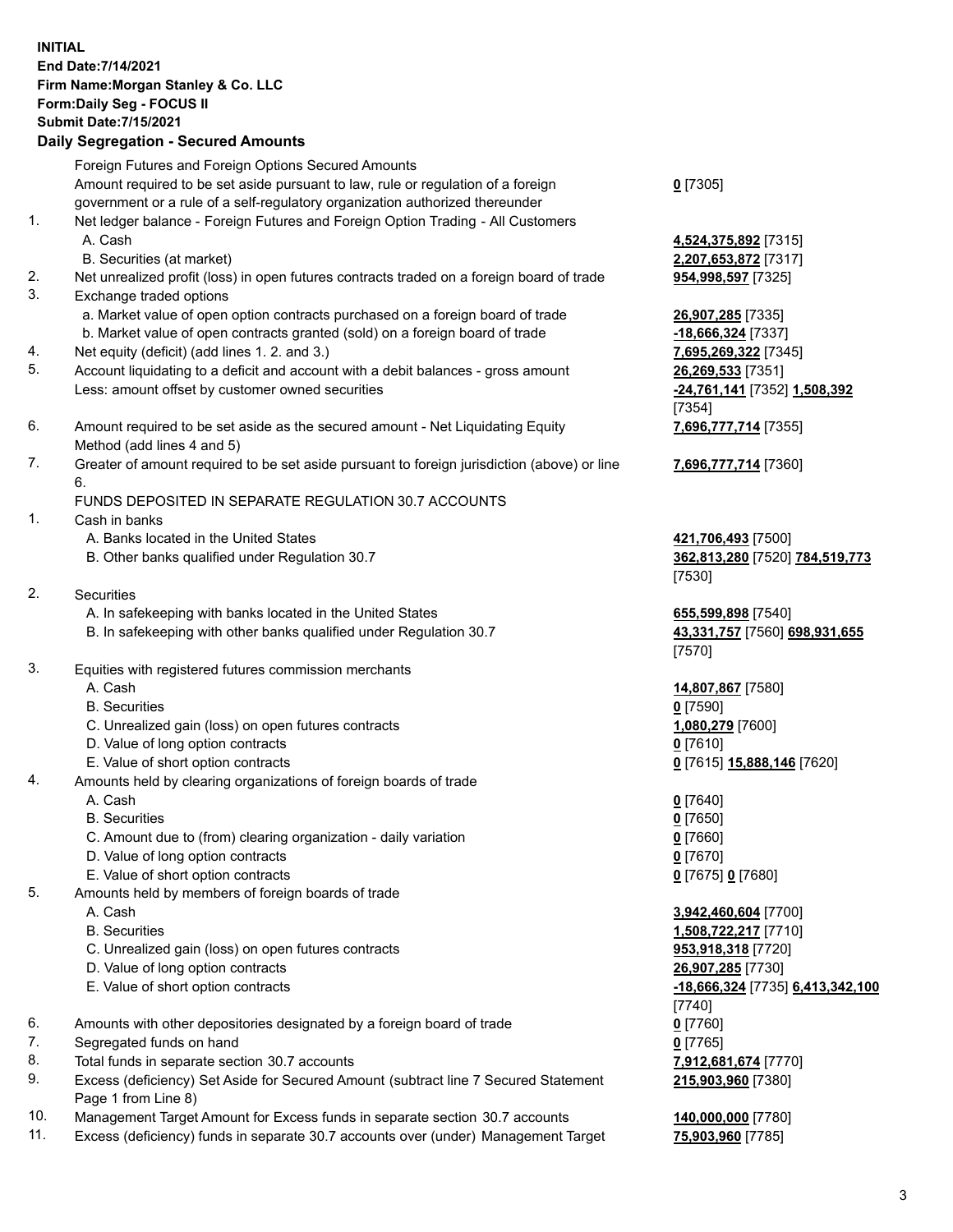**INITIAL End Date:7/14/2021 Firm Name:Morgan Stanley & Co. LLC Form:Daily Seg - FOCUS II Submit Date:7/15/2021 Daily Segregation - Segregation Statement** SEGREGATION REQUIREMENTS(Section 4d(2) of the CEAct) 1. Net ledger balance A. Cash **14,476,675,634** [7010] B. Securities (at market) **7,964,944,516** [7020] 2. Net unrealized profit (loss) in open futures contracts traded on a contract market **3,132,881,525** [7030] 3. Exchange traded options A. Add market value of open option contracts purchased on a contract market **1,034,383,343** [7032] B. Deduct market value of open option contracts granted (sold) on a contract market **-454,850,359** [7033] 4. Net equity (deficit) (add lines 1, 2 and 3) **26,154,034,659** [7040] 5. Accounts liquidating to a deficit and accounts with debit balances - gross amount **268,442,564** [7045] Less: amount offset by customer securities **-268,145,691** [7047] **296,873** [7050] 6. Amount required to be segregated (add lines 4 and 5) **26,154,331,532** [7060] FUNDS IN SEGREGATED ACCOUNTS 7. Deposited in segregated funds bank accounts A. Cash **2,863,790,069** [7070] B. Securities representing investments of customers' funds (at market) **0** [7080] C. Securities held for particular customers or option customers in lieu of cash (at market) **2,685,796,750** [7090] 8. Margins on deposit with derivatives clearing organizations of contract markets A. Cash **15,083,620,918** [7100] B. Securities representing investments of customers' funds (at market) **0** [7110] C. Securities held for particular customers or option customers in lieu of cash (at market) **4,785,580,402** [7120] 9. Net settlement from (to) derivatives clearing organizations of contract markets **39,457,795** [7130] 10. Exchange traded options A. Value of open long option contracts **1,034,383,343** [7132] B. Value of open short option contracts **-454,850,359** [7133] 11. Net equities with other FCMs A. Net liquidating equity **9,504,012** [7140] B. Securities representing investments of customers' funds (at market) **0** [7160] C. Securities held for particular customers or option customers in lieu of cash (at market) **0** [7170] 12. Segregated funds on hand **493,567,364** [7150] 13. Total amount in segregation (add lines 7 through 12) **26,540,850,294** [7180] 14. Excess (deficiency) funds in segregation (subtract line 6 from line 13) **386,518,762** [7190] 15. Management Target Amount for Excess funds in segregation **235,000,000** [7194]

16. Excess (deficiency) funds in segregation over (under) Management Target Amount Excess

**151,518,762** [7198]